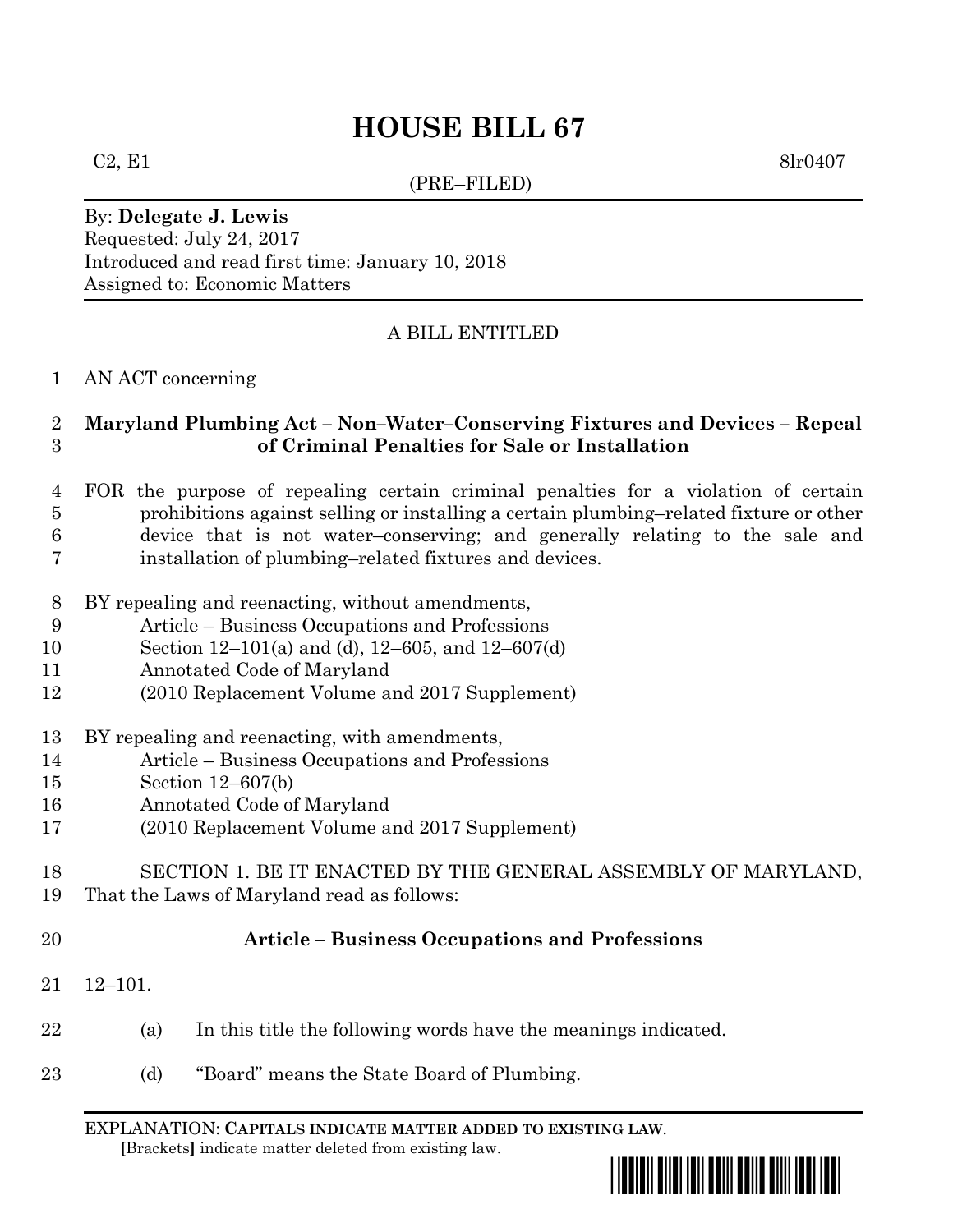### **HOUSE BILL 67**

12–605.

 (a) (1) A person may not install a plumbing fixture or other device that does not meet the standards for approval as set out in the State Plumbing Code or any applicable local plumbing code.

 (2) A person may not sell or install a fixture or other device that does not limit water consumption in accordance with the standards adopted by the Board.

 (b) Subject to subsection (c) of this section, each local plumbing inspector shall enforce the prohibition against the installation of a plumbing fixture that is not water–conserving under the State Plumbing Code or any applicable local plumbing code to ensure that the capacity for waste water treatment of municipal sewage treatment facilities and private on–site wastewater disposal systems is not exceeded.

 (c) Enforcement of this section may be suspended for a specified period if a local plumbing inspector determines that:

 (1) there is an inadequate supply of fixtures and devices that are required by and meet the standards for approval as set out in the State Plumbing Code or any applicable local plumbing code;

 (2) the configuration of a drainage system for a building requires a greater quantity of water to flush the system adequately than is delivered by fixtures and devices that are required by and meet the standards for approval as set out in the State Plumbing Code or any applicable local plumbing code; or

(3) historic restoration would be affected adversely.

12–607.

 (b) **(1)** A person who violates any provision of the following sections of this subtitle is guilty of a misdemeanor and on conviction is subject to a fine not exceeding \$100 or imprisonment not exceeding 6 months or both for each day or part of each day that the violation continues:

**[**(1)**] (I)** § 12–601;

 **[**(2)**] (II) EXCEPT AS PROVIDED IN PARAGRAPH (2) OF THIS SUBSECTION,** § 12–605; and

**[**(3)**] (III)** § 12–606.

 **(2) THIS SUBSECTION DOES NOT APPLY TO A VIOLATION OF ANY PROHIBITION ON THE SALE OR INSTALLATION OF A FIXTURE OR OTHER DEVICE**